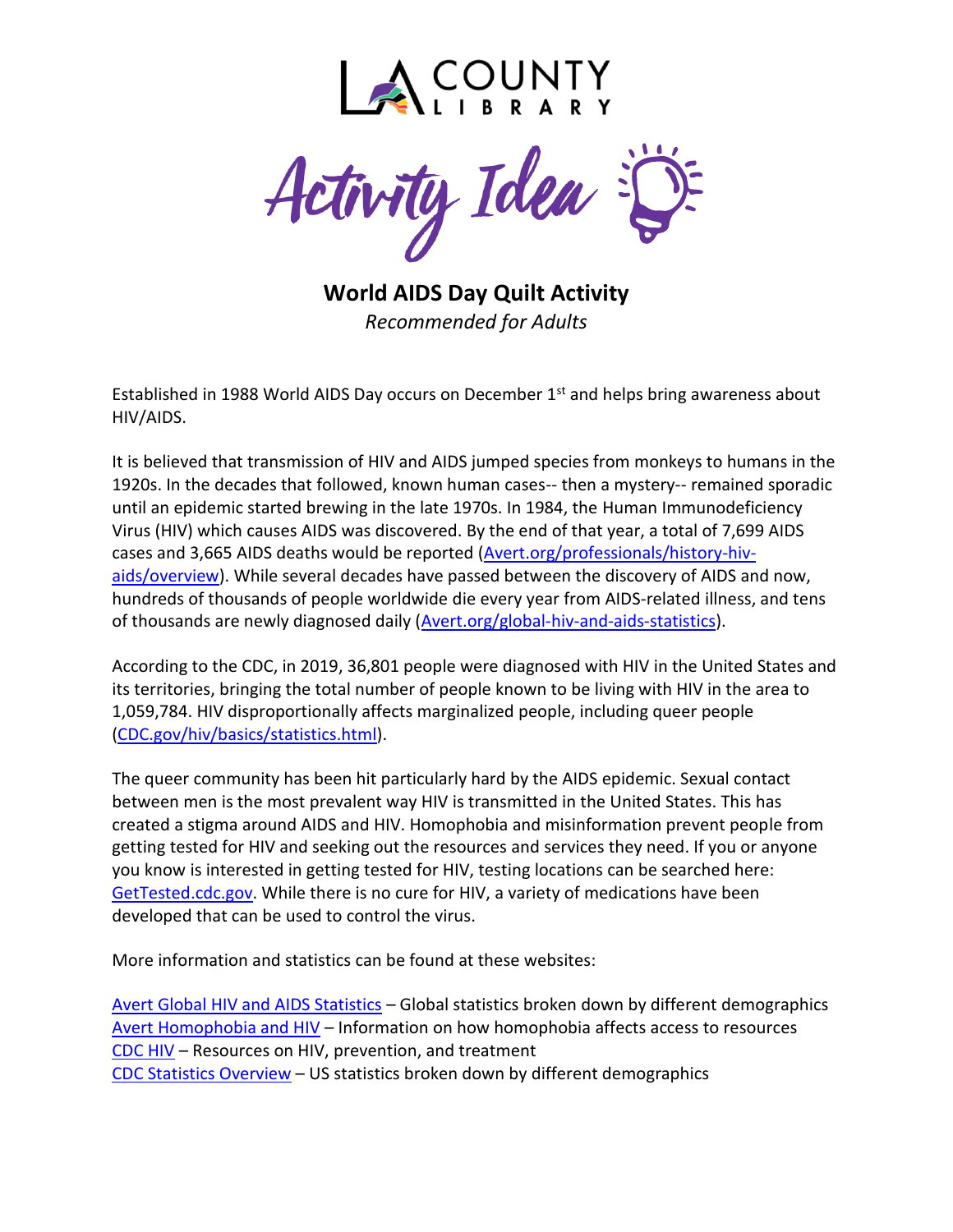

## **AIDS Memorial Quilt**

Under stewardship of the National AIDS Memorial, the AIDS Memorial Quilt is made up of almost 50,000 panels 3 feet by 6 feet in size, weighs over 54 tons, and contains over 105,000 names of people who have died from AIDS-related illness. The quilt began as an idea by Cleve Jones in 1985, and the NAMES Project AIDS Memorial Quilt was officially underway by 1987. The first panel was created to honor Marvin Feldman, a close friend of Jones'.

Displayed for the first time in October of 1987, the 1,970-panel quilt was laid out on the National Mall in Washington, D.C. during the National March on Washington for Lesbian and Gay Rights. It was so popular that it was taken on a 20-city tour soon after. By the end of the tour, the size of the quilt had grown to over 6,000 panels when local panels were added as the quilt moved from city to city. By 1992, the AIDS Memorial Quilt included panels from every state and 28 countries.

The quilt is a living memorial and continues to grow. Panels can be created and sent by anyone interested in doing so. Information on adding to the quilt can be found at [AIDSmemorial.org/make-a-panel](https://www.aidsmemorial.org/make-a-panel)

People around the world are invited to take a virtual tour of the quilt at [AIDSmemorial.org/interactive-aids-quilt.](https://www.aidsmemorial.org/interactive-aids-quilt)

## **Library Resources**

For more information on HIV, AIDS, and the quilt, check out our [curated resource](https://lacountylibrary.org/booklist-details/974/) list. This list includes the Oscar-winning documentary *[Common Threads: Stories from the Quilt](https://lacounty.kanopy.com/video/common-threads)*, available on Kanopy.